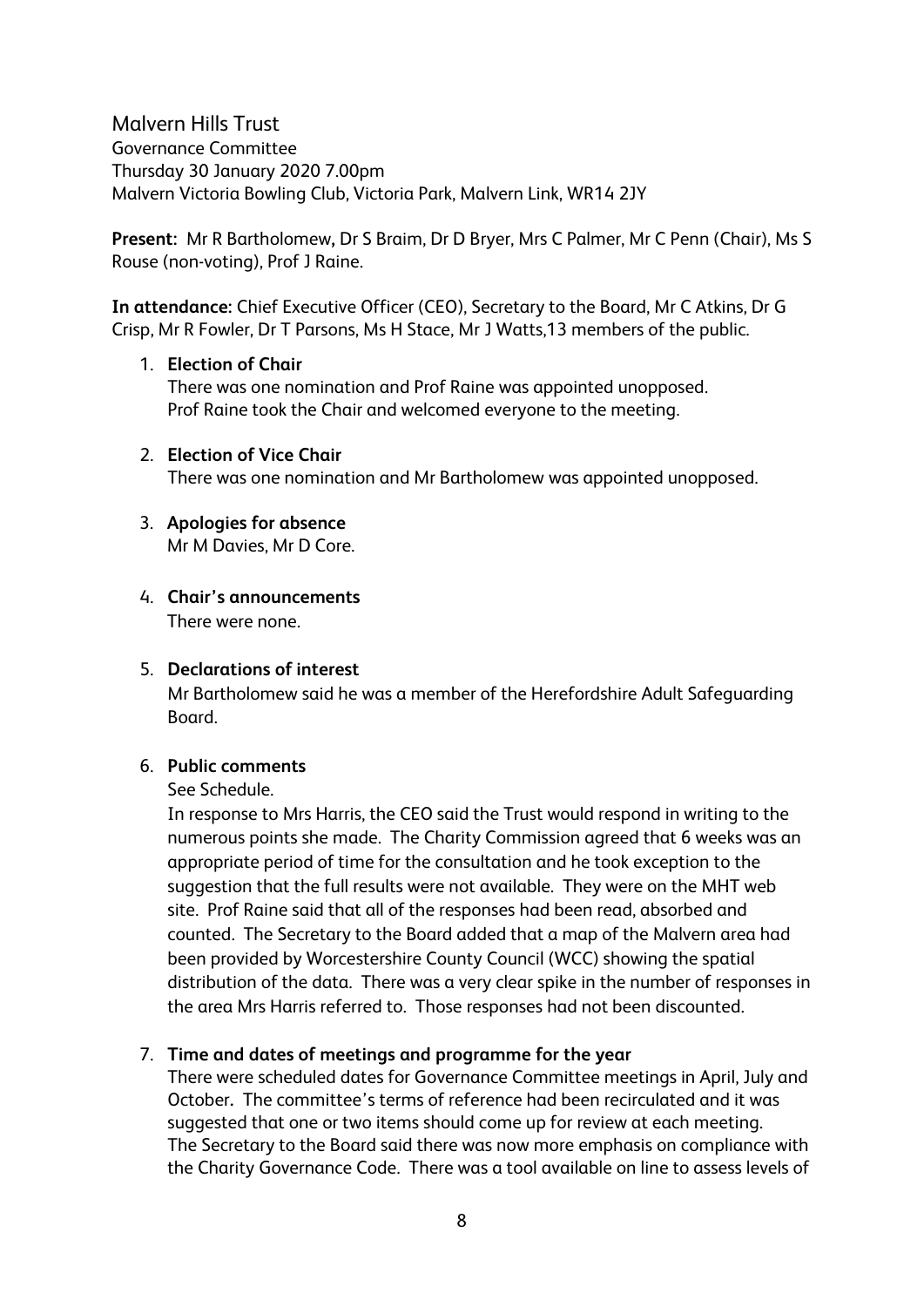compliance, and it was becoming good practice to report this in the trustee's Annual Report. She suggested a small group be set up to work through the exercise. Dr Braim, Mr Bartholomew and Dr Bryer agreed to assist.

## 8. **Matters arising from previous meetings**

There were none.

## 9. **Working Group report on Charity Commission Scheme**

Prof Raine asked the committee to consider the report of the Working Group on the results of the consultation. The Secretary to the Board read out comments sent in from Mr Core, who was unable to be at the meeting.

Dr Crisp said he would not endorse the report as the Trust had not demonstrated the integrity of the data on which it was based and he was challenging the design of the consultation. He wanted to see included in the report what precautions were taken to ensure that the reported data could be trusted. It had not been disclosed how multiple entries were handle nor how errors in transcription of paper submissions were prevented. Ms Rouse asked whether Dr Crisp was saying that the handling by Worcestershire County Council of the data was incorrect. Dr Crisp replied that he thought there were some mistakes in the way the data had been handled but that was not the crux of the matter.

Mr Fowler said that there had been no challenge or discussion about the content of the report. Ms Rouse said this was the opportunity to do that and Prof Raine pointed out that there had also been opportunities at the Board workshop. In response to questions, the Secretary to the Board said that, if the Acts were consolidated, any sections which were to be retained would be included in the consolidated document. The CEO explained the rationale of adding a break period in relation to fencing on the grounds of animal health and the Secretary to the Board suggested taking veterinary advice to ascertain whether there were scenarios where the proposed break period of 6 months might be too long. Dr Parsons asked about the reduction in the Board size. There was no information on what size the majority of people thought the Board should be. Prof Raine said a lot of thought had been put into this and 12 was the number of trustees which the Board had recommended. This had been endorsed by a majority of the respondents to the consultation. Ms Rouse said that a smaller Board would enable everyone to be involved in all decisions.

Dr Bryer suggested including some mention of how the consultation was set up and carried out and this was agreed. WCC would be asked to provide a statement.

On the proposal of Prof Raine, seconded by Dr Braim, it was **RESOLVED**  unanimously to recommend to the Board the adoption of the Working Group's recommendations (subject to seeking further advice on the break period for fencing).

## 10. **Code of Conduct**

Six trustees had declined to sign the Code of Conduct and Prof Raine and Mr Penn had spoken to them. The paper contained Mr Penn and Prof Raine's reflections on what they had heard. Prof Raine thought the Code should be reviewed, but Standing Orders required that this did not take place within 6 months of the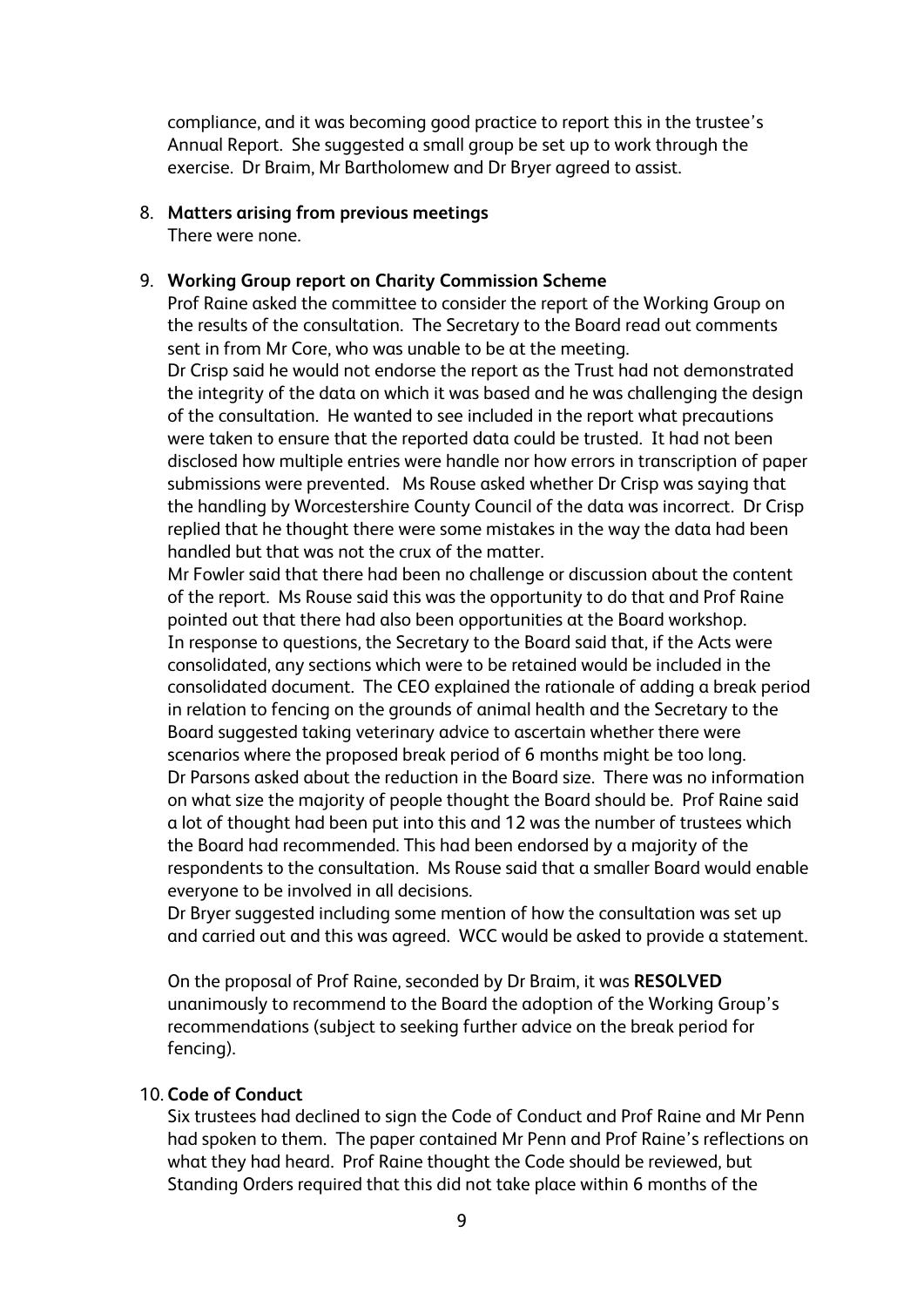original decision. Dr Bryer asked if the objection was one of principle or whether a reformed Code might be acceptable. Ms Rouse asked if it was just a question of rewording - she would be concerned about changing the essence of the Code. Ms Stace said that the original code was drafted very carefully, along Charity Commission and NCVO guidelines and she felt it was fit for purpose. Mr Fowler said he could not accept that trustees did not represent their wards. He referred to this being confirmed in the 1995 Act. Ms Rouse said that a person was elected to use their judgement, and they could not "represent" the views of all their electorate.

The Secretary to the Board confirmed that the Trust must act in line with its governing documents, and various wards and parishes elected members to the Board. MHT had always had charitable purposes, and the trustees were obliged to register as a charity following the Charities Act 1960.

In response to Mr Fowler's point, the word "represent" appeared once in the 1995 Act, in the Schedule. The Schedule contained amendments, for MHT purposes, to the Local Government 1972. The Schedule referred to s100g of the Local Government Act, which said– "the name and address of every member of the council for the time being together with, in the case of a councillor, the ward or division which he represents" and for the purpose of the Trust, the wording "or body by which he was appointed" was to be inserted after the word "represents".

The Secretary to the Board said that the divisions would never be resolved until it was accepted that once an elected trustee was on the board he/she had to act in the best interests of the charity. She asked if Mr Fowler had anything to show that this analysis was wrong, and if so, he should provide it. Dr Crisp said an expert in public law should look at the words. Ms Rouse suggested that those who claimed they were representatives should define what they meant by the term. . The CEO said there might be merit in having more training or information from appropriate experts on the decision making processes.

## 11. **Assessment of the success or otherwise of changing from public questions to public comments**

The Board had changed arrangements, after September 2019, from having an agenda item for public questions to one for public comments. This gave the Trust the opportunity to respond to any points raised by a member of the public after the meeting. It was agreed that this change gave people the chance to say what they wanted, rather than having to frame it as a question. On the proposal of Prof Raine, seconded by Mrs Palmer, it was **RESOLVED** to continue with a public speaking agenda item.

### 12. **Safeguarding**

The CEO went through the paper and the proposed changes. The Charity Commission guidance was that a safeguarding policy should be reviewed annually or more frequently in response to incidents, changes in legislation or activities which the Trust carried out. The policy needed to be updated in line with current guideline. The CEO was asked whether the policy applied to events which others held on Trust land and he suggested the conditions for licences might need to be revised to require organisers to have their own safeguarding policy.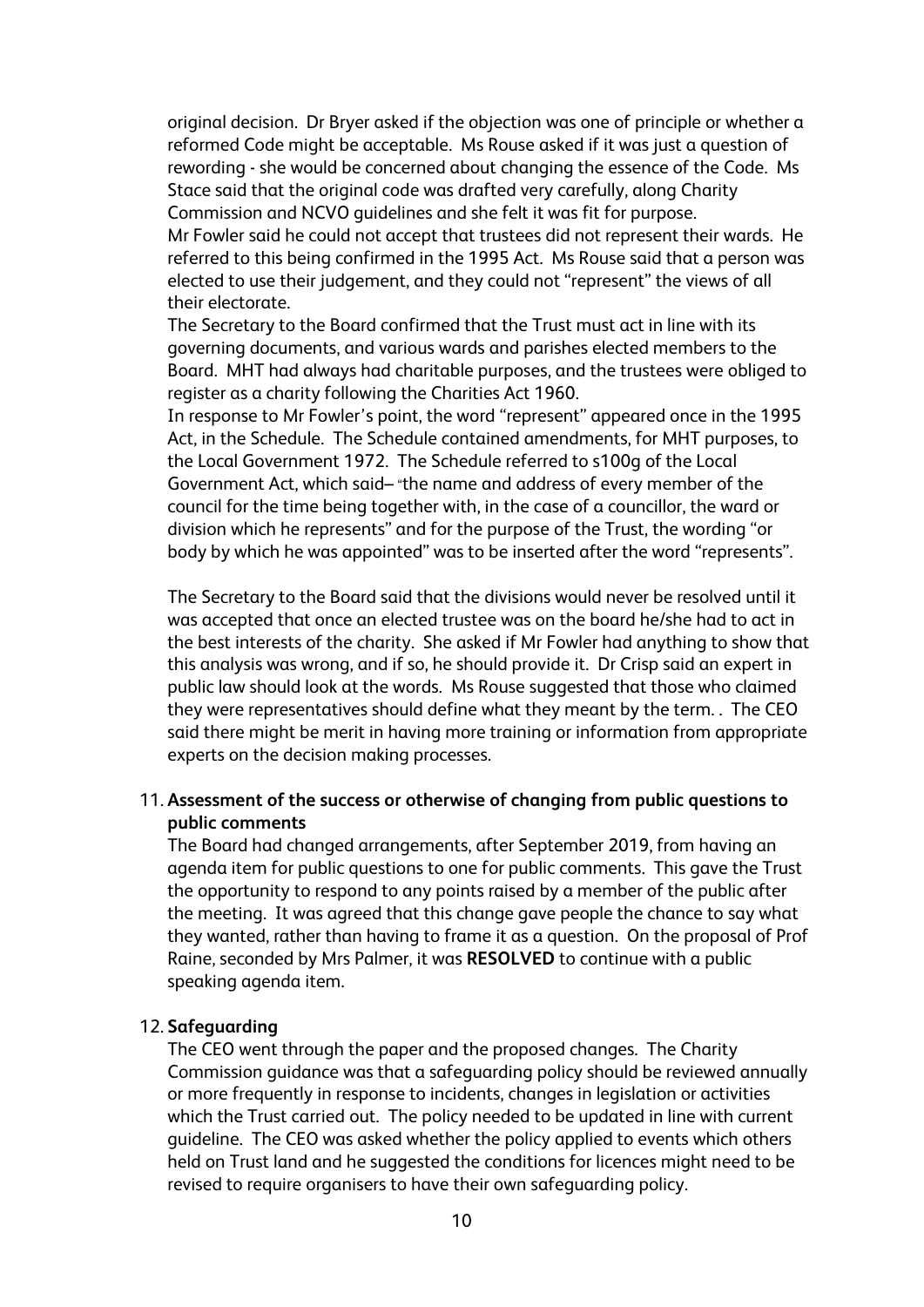The CEO would review the operational guidelines – there was now an online reporting procedure. Ms Rouse was currently the trustee appointed as safeguarding champion. She confirmed she was happy to carry on and Mr Bartholomew offered to support her.

On the proposal of Prof Raine, seconded by Mr Bartholomew it was **RESOLVED** unanimously to recommend adoption of the revised safeguarding policy to the Board.

## 13. **Chair's discretion to deal with issues raised by Board members (meeting November 2019)**

This item related back to the matters raise at the November Board meeting in relation to the exercise of Chairs' discretion on how to deal with issues raised by trustees. Several trustees had made the point that it was not desirable to be too prescriptive and the Terms of Reference for the Chair broadly covered liaison between the Board and the staff, and with Board members. The committee agreed that nothing further needed to be included in the terms of reference.

## 14. **Reputation management**

The CEO said there had been quite a bit on publicity in relation to the consultation and also on issues such as sheep worrying. There were a number of opinions expressed, but the CEO was concerned to ensure that misstatements of fact were corrected.

## 15. **Trustee training**

Prof Raine invited trustees to comment on what training they thought would be helpful. The CEO said that training was required on GDPR and trustee responsibilities as employers. More guidance on decision making had been raised as a topic earlier in the meeting. Ms Rouse suggested it would be helpful to revisit the training requirement in 6 months' time, when new trustees had gained more experience. Mr Watts said that the training on easements had not touched on the law of easements. He said the latest case on easements introduced the idea of substance over form and he wanted to know if that had implications for the Trust. The CEO said that the training received had been specific to the powers to grant easements which were contained in the Acts, and the Secretary to the Board confirmed the training had covered what easements were. She asked Mr Watts to let her know the reference to the case he was referring to so that the Trust could check if it was relevant. Dr Crisp suggested a feedback mechanism for training.

### 16. **Urgent business**

There was none.

### 17. **Date of next meetings** 30 April 2020 The meeting closed at 8.40pm